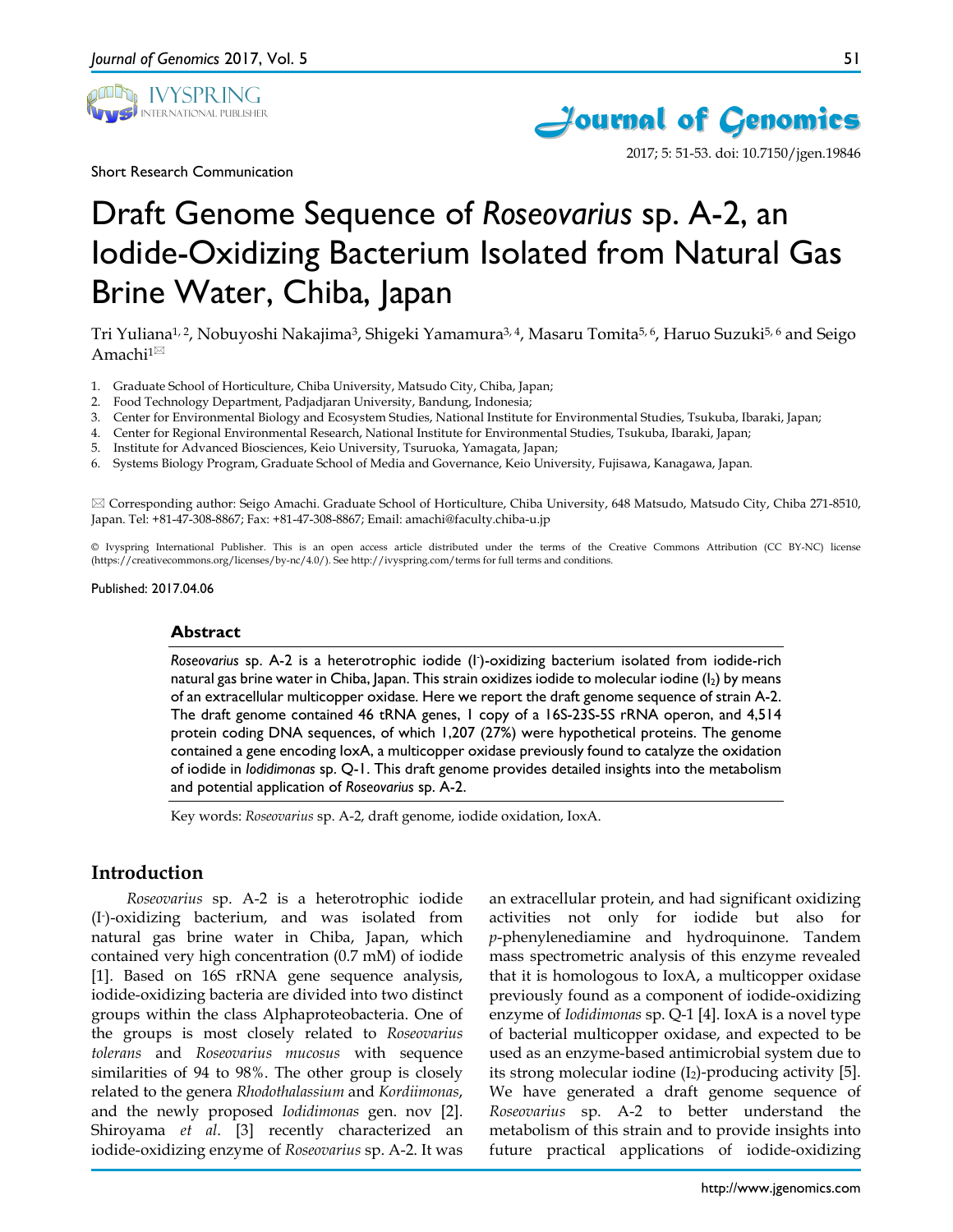bacteria, in general.

*Roseovarius* sp. A-2 was grown in Marine Broth 2216 (Becton Dickinson, Sparks, MD) and DNA was extracted using a DNeasy Blood and Tissue kit (Qiagen, Hilden, Germany). Whole-genome sequencing was performed using paired-end sequencing on an Illumina MiSeq. The sequencer produced 300-bp paired-end reads that were obtained from 550-bp inserts. The quality of the reads was checked using FastQC [6]. PhiX contaminations [7] were removed using bbduk [8], and the PhiX free reads were trimmed using Trimmomatic [9]. The reads were assembled using SPAdes version 3.9.0 [10]. After the removal of low-coverage contigs, the resulting assembly contains 126 contigs consisting of 4,584,578 bp, with a G+C content of 62.8 %. The genome size and G+C content for strain A-2 were within the range of those for other *Roseovarius* spp. including *R. tolerans* (3.7 Mb and 63.9%), *R. mucosus* (4.2 Mb and 61.9%), and *R. indicus* (5.5 Mb and 64.8%) [11-13]. Genome annotation was performed using Prokka v1.11, which is a pipeline comprising several bioinformatic tools [14]. Briefly, Aragorn [15] detected 46 tRNA genes, Barrnap predicted 1 copy of a 16S-23S-5S rRNA operon, and Prodigal [16] identified 4,514 protein coding DNA sequences (CDS), of which 400 contained signal peptides identified using SignalP [17]. Of the 4,514 proteins, 1,207 were hypothetical proteins of unknown function, 2,491 were annotated by UniProtKB [18], 621 by Pfam [19], 255 by NCBI's CDD (Conserved Domain Database) [20], and 21 by HAMAP [21].

The genome contained four multicopper oxidase genes. Among these, one was closely related to *ioxA*, which was previously found to be involved in iodide oxidation in *Iodidimonas* sp. Q-1 [4]. A key gene encoding phosphofructokinase (*pfk*) for glycolysis was not detected, but a complete set of genes for the TCA cycle and pentose phosphate pathway were predicted. The inability to grow on glucose has been observed commonly in *Roseovarius* spp., and this was probably due to lack of *pfk* [22, 23]. Genes involved in starch, sucrose, and galactose metabolism were also absent. The genome contained nitrate reductase (*nar*), but not nitrite reductase (*nir*) or nitrogenase (*nif*) genes. The genome did not contain the photosynthetic gene cluster (*puf, bch,* and *crt* genes), which has been found in *Iodidimonas* sp. Q-1 [24] and other *Roseovarius* spp.  $[11, 12]$ . There were no autotrophic  $CO<sub>2</sub>$  fixation pathway genes such as *rbc* genes. The genome contained at least 39 genes coding for cytochrome *c*. Nearly complete sets of genes for the flagellar system (*flg, fli*, and *mot*), type II secretion system (*gsp*), type IV secretion system (*virB*), general secretion system (*sec*),

and twin-arginine translocation pathway (*tat*) were identified. A wide variety of ABC transporters, including those involved in sulfate, tungstate, molybdate, zinc, iron(III), phosphate, phosphonate, taurine, spermidine, putrescine, glycine betaine, sorbitol/mannitol, glycerol, *sn*-glycerol 3-phosphate, and urea transport were identified. Various proteins involved in aerobic metabolism, such as NADH dehydrogenase (*nuo*), succinate dehydrogenases (*sdh* and *frd*), cytochrome-*c* oxidase (*cbb*<sub>3</sub>-type and quinol oxidase), catalase-peroxidase (*katG*), and superoxide dismutase (*sodB*) were identified. These results suggest that *Roseovarius* sp. A-2 is an aerobic heterotrophic iodide (I- )-oxidizing bacterium, and that it is well adapted to brine water environments.

## **Nucleotide sequence accession numbers**

This whole genome shotgun project has been deposited at DDBJ/EMBL/GenBank under the accession number BDIY00000000. The version described in this paper is the first version, BDIY01000000, which consists of sequences BDIY01000001 to BDIY01000126.

#### **Table 1**. Genome features of *Roseovarius* sp. A-2.

| Genome size            | 4.58 Mb      |
|------------------------|--------------|
| GC content             | 62.8%        |
| Number of contigs      | 126          |
| Total contig size      | 4,584,578 bp |
| Largest contig         | 670,842 bp   |
| $N_{50}$               | 160,967      |
| $L_{50}$               | 8            |
| Protein encoding genes | 4,514        |
| tRNAs                  | 46           |
| rRNA                   | 1            |
|                        |              |

## **Acknowledgments**

This work was supported financially by Directorate-General of Higher Education, the Ministry of Research, Technology and Higher Education, Indonesia awarded to Tri Yuliana. This work was supported in part by research funding from Yamagata Prefecture and Tsuruoka City.

## **Competing Interests**

The authors have declared that no competing interest exists.

# **References**

1. Amachi S, Muramatsu Y, Akiyama Y, Miyazaki K, Yoshiki S, Hanada S, Kamagata Y, Ban-nai T, Shinoyama H, Fujii T. Isolation of